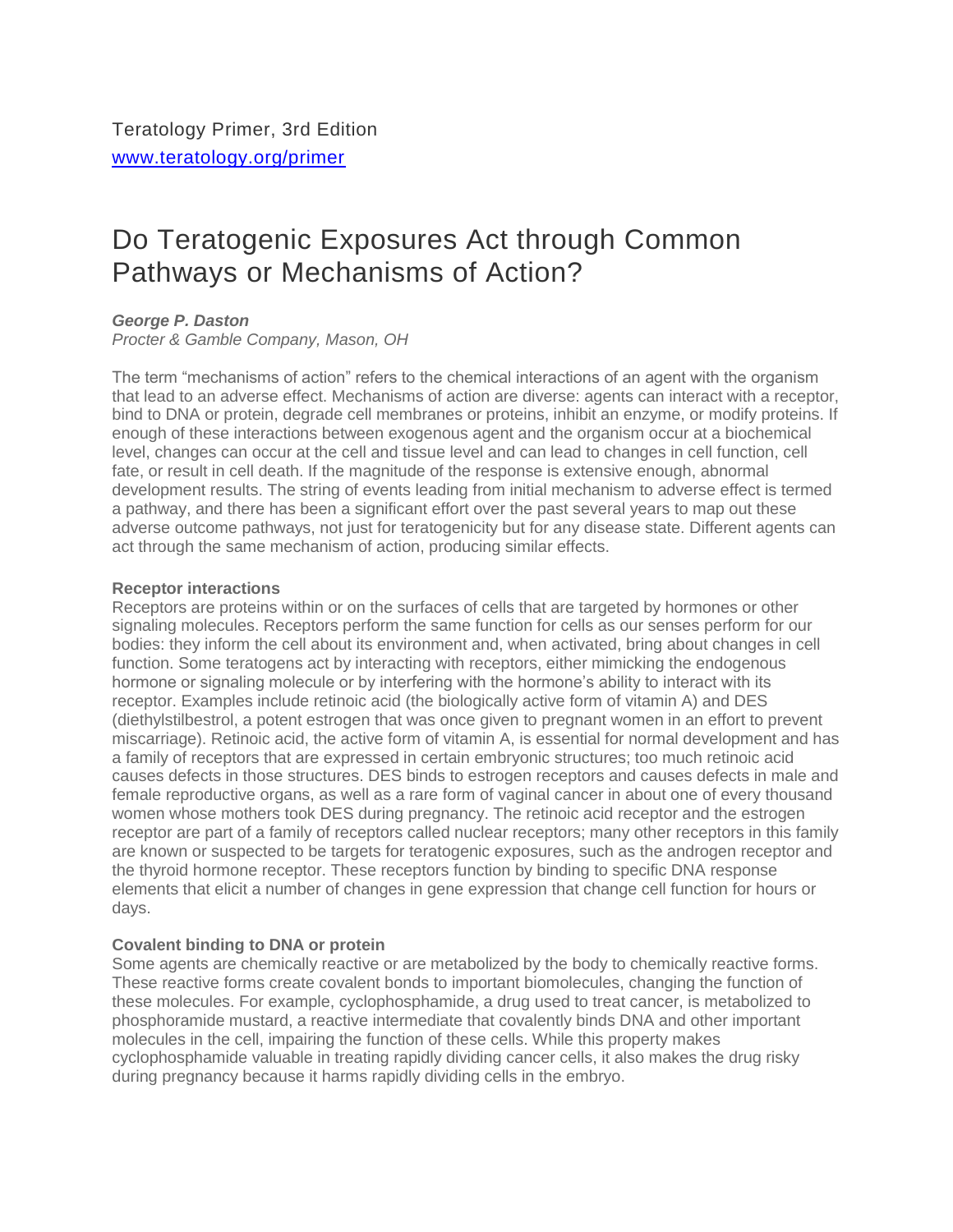#### **Peroxidation and oxidative stress**

Chemicals that generate highly reactive substances like hydrogen peroxide can oxidize molecules, particularly the lipids that form the foundation for cell membranes. Other agents can also produce oxidation within cells, damaging macromolecules and organelles.

#### **Enzyme inhibition, interference with sulfhydryl groups**

Enzymes are proteins that catalyze chemical reactions, such as the reactions that break down sugars to produce energy for the cell or that synthesize the large molecules needed for cell structure and function. Inhibiting the function of an enzyme may have teratogenic consequences. For example, methotrexate, an inhibitor of dihydrofolate reductase, an enzyme in the folic acid synthesis pathway, interferes with metabolic processes that require folic acid, including the synthesis of nucleotides needed to make DNA.

Sulfhydryl groups, which contain sulfur and hydrogen and are found on the amino acid cysteine, are important in creating the three-dimensional structure of proteins: two sulfur atoms that are distant from each other link together to form a disulfide bridge, creating a loop in the protein. Sulfhydryl groups are also used to hold essential minerals like zinc in place in proteins. Sulfhydryl groups are also important in caspases and other enzymes involved in programmed cell death, a normal developmental process. Cadmium, mercury, or other heavy metals can interact with sulfhydryl groups, disrupting the function of the proteins that contain them.

#### **Modification of Proteins**

Some proteins require modification in order to carry out their function, and these modifications can be another target of teratogenic exposures. For example, a signaling protein called sonic hedgehog (Shh) must first be clipped into two fragments, with the signaling fragment having a cholesterol molecule added to it in order for it to function normally. Shh functions to delineate the ventral portion of the central nervous system. Defects of the central nervous system in which the ventral portion is poorly defined, such as holoprosencephaly or cyclopia, arise when Shh does not function correctly. A number of different agents have been shown to interfere with Shh function, including cyclopamine (an alkaloid in certain range plants in the Western U.S.) and some but not all inhibitors of cholesterol synthesis. These agents appear to act by interfering with the cholesterol modification of Shh. Mutations of one particular gene in the cholesterol synthesis pathway can cause identical abnormalities, as does mutation of Shh itself, another example of how different mechanisms at a biochemical or molecular level can have common outcomes.

# **Progression of Mechanistic Events to Pathology**

If the mechanistic events are sufficiently widespread, they may result in changes at the cellular and tissue level. Different exposures can cause the same cascade of events that result in abnormal development. For example, the edema syndrome results when embryos are exposed to low oxygen levels. Heart rate and blood pressure drop, sodium and potassium concentrations in the plasma change, and fluid seeping out of blood vessels causes hollow organs to swell and blisters to form in solid structures. The distortions caused by fluid accumulation disrupt development. But other agents can cause the edema syndrome as well; trypan blue (a biological stain) and other agents that affect the nutrition of the early embryo cause similar effects.

Toxicologists have begun the process of mapping out these adverse outcome pathways as a way of codifying the chain of events that leads from initial molecular interaction to adverse effect. These adverse outcome pathways also provide a basis for understanding how insults that do not have the same target initially can converge on the same pathway and produce the same adverse response. To build on the Shh example introduced above, holoprosencephaly via altered Shh signaling can be produced by alkaloids that alter the post-translational modification of the Shh protein; by agents that inhibit specific enzymes in the cholesterol synthesis pathway, thereby affecting the modification of